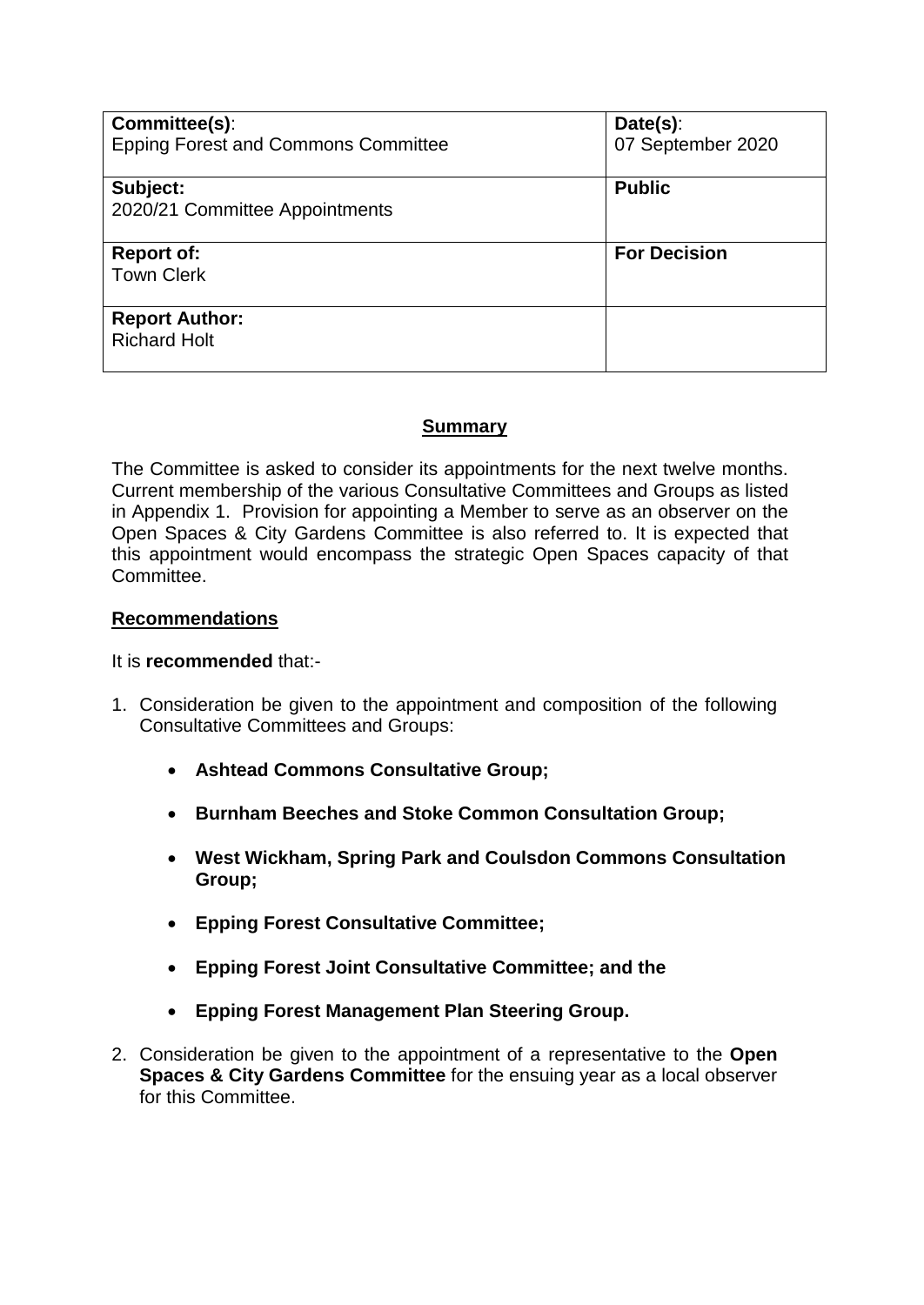## **Main Report**

### **Background**

The Committee makes a number of appointments to Consultative Committees and Groups that fall within its remit. Although these are reviewed annually it is within the gift of the Committee to set up groups and working parties as required based on the management of projects being undertaken during the year.

# **Options**

That consideration be given to making the various appointments detailed in the report, from amongst the Committee membership. Consideration would then be given to filling any subsequent vacancies from existing or former Common Councilmen.

- The Committee are asked to appoint **the Chairman, Deputy Chairman and three** representatives onto the Ashtead Common Consultative Group.
- The Committee are asked to appoint **the Chairman, Deputy Chairman and two** representatives onto Burnham Beeches and Stoke Common Consultation Group.
- The Committee are asked to appoint **the Chairman, Deputy Chairman and three** representatives onto the West Wickham, Spring Park and Coulsdon Commons Consultation Group.
- The Committee are asked to appoint the **Chairman, Deputy Chairman and three representatives**, along with all four Verderers onto the Epping Forest Consultative Committee.
- The Committee are asked to appoint **the Chairman, Deputy Chairman and four** representatives onto the Epping Forest Joint Consultative Committee
- The Committee are asked to appoint **the Chairman, Deputy Chairman and three** representatives, along with all four Verderers, onto the Epping Forest Management Plan Steering Group.
- The Committee are asked to appoint **one** representative onto the Open Spaces and City Gardens Committee.

#### **Implications**

There are no financial, legal or risk implications.

#### **Conclusion**

That consideration be made to making appointments to the various Consultative Committees, Steering Groups and Management Projects detailed in the report.

### **Appendices**